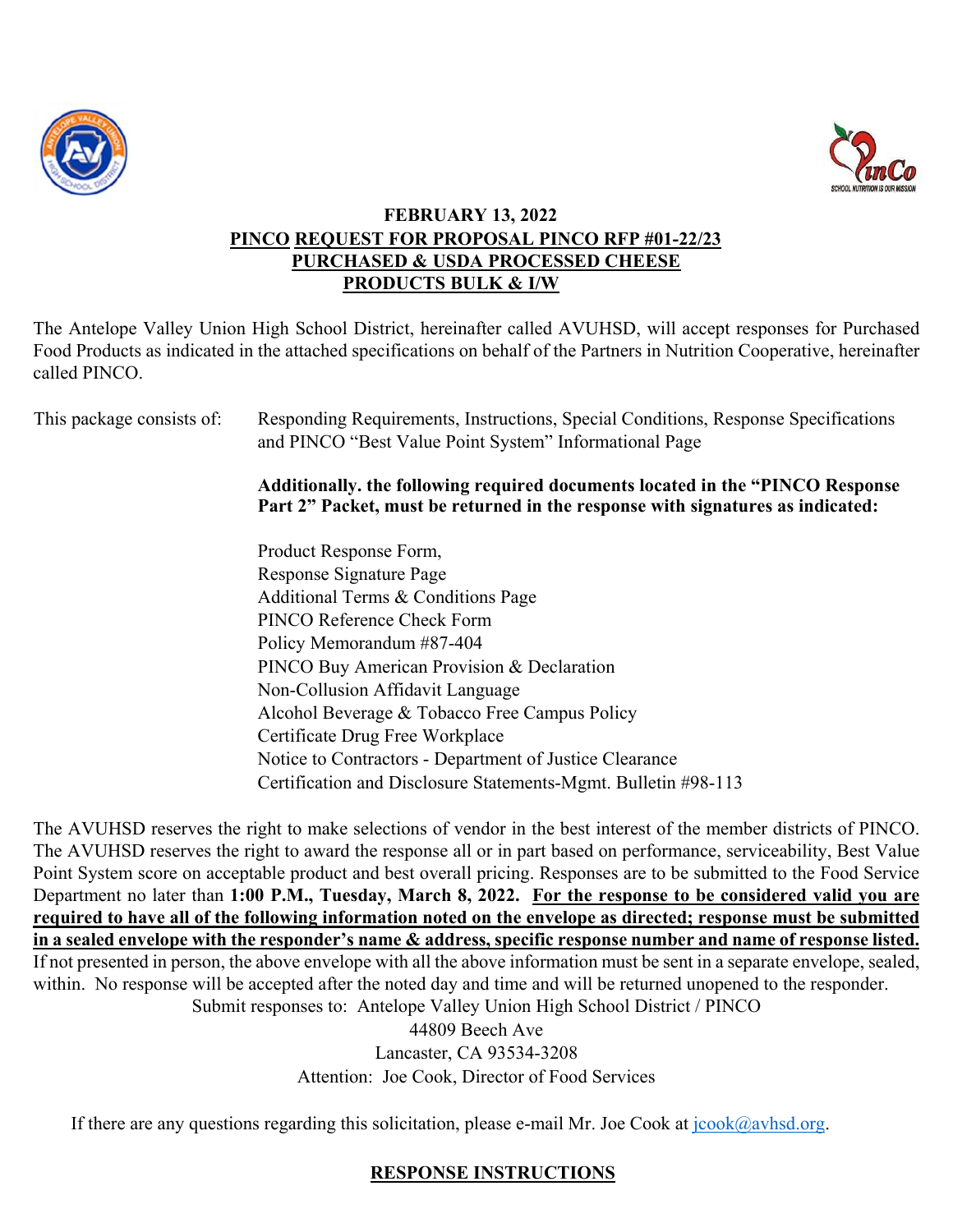- **1. Preparation of Response Form:** The AVUHSD invites responses on the form attached to be submitted at such time and place as is stated in the Call for Responses. Responses must be submitted in ink or typewritten. All blanks in the response form must be appropriately filled in, and all prices must be stated in figures. Responses must be submitted to the Director of Food Services in a sealed envelope with responder's name & address, response number and name of response listed on the outside of the sealed envelope no later than the time and date specified. If not presented in person, the above envelope with all the above information must be sent in a separate envelope, sealed, within. Any response received after the scheduled opening time for receipt of responses will be returned to the responder unopened. Responses shall remain open and valid and subject to acceptance for ninety (90) days after the opening date unless otherwise stipulated.
- **2. Signature:** Signature on responses must be in ink to be considered acceptable. All responses must be signed only by an authorized contracting authority of the responding entity. A signature is required in all designated places.
- **3. Errors and Corrections:** No erasures are permitted. Mistakes may be crossed out and corrections made adjacent and must be initialed in ink by person signing the response.
- **4. Withdrawal of Responses:** Responses may be withdrawn by written request, at any time before the scheduled opening time for receipt of responses. Responses cannot be withdrawn or corrected after opening.
- **5. Acceptance and Award of Responses:** The AVUHSD reserves the right to select the response which, in its opinion, is in the best interest of the PINCO. The AVUHSD also reserves the right to make multiple awards or no award at all and further reserves the right to reject any and all responses, with no explanation by the Board and to waive any irregularity or discrepancy associated with this response.
- **6. "PINCO Best Value Point System":** The AVUHSD will use the "Best Value Point System" to award responses. New product samples should be submitted only upon request by PINCO.

## **RESPONSE SUBMITTAL CHECK OFF LIST**

#### **PLEASE MAKE SURE ALL ITEMS FROM THE LIST BELOW ARE COMPLETE AND ACCURATELY FILLED OUT, ALL REQUESTED DOCUMENTS ARE RETURNED WITH THE RESPONSE PACKET. (THIS IS A REQUIREMENT UNDER SPECIAL CONDITIONS #5 FOR A COMPLETE RESPONSE PACKET TO BE CONSIDERED FOR AWARD OF RESPONSES).**

- \* Required Documents for Response (Current):
	- $CN$  Label(s), Current Nutritional Information  $\&$  End Product Data Summary as applicable
	- \_\_\_\_ Current Year Specification Sheet, signed and dated current information
	- Written Recall Procedures pursuant to Management Bulletin FDP-03-2014
	- **Example 1** Product Ingredients Listing with Allergen Statement(s)
	- \_\_\_\_ Current Year Approved End Product Data Schedule (USDA Foods)
	- Complete & Current Client List of all California K12 Distributors and Agencies including Agent/Designee Contact Information

# \* Vendor Authorized Signatures Required On the Following Forms in PINCO Response Part 2:

| Response Form (Product List)                                   |                     |
|----------------------------------------------------------------|---------------------|
| Response Signature Page                                        | (Document, 1 Page)  |
| <b>Additional Terms and Conditions</b>                         | (Document, 1 Page)  |
| Policy Memorandum #87-404                                      | (Document, 3 pages) |
| PINCO Buy American Provision & Declaration                     | (Document, 2 pages) |
| Non-Collusion Affidavit Language                               | (Document, 1 page)  |
| Alcohol Beverage & Tobacco Free Campus Policy                  | (Document, 1page)   |
| Certificate Drug Free Workplace                                | (Document, 1 page)  |
| Notice to Contractors - Department of Justice Clearance        | (Document, 1 page)  |
| Certification and Disclosure Statements-Mgmt. Bulletin #98-113 | (Document 10 pages) |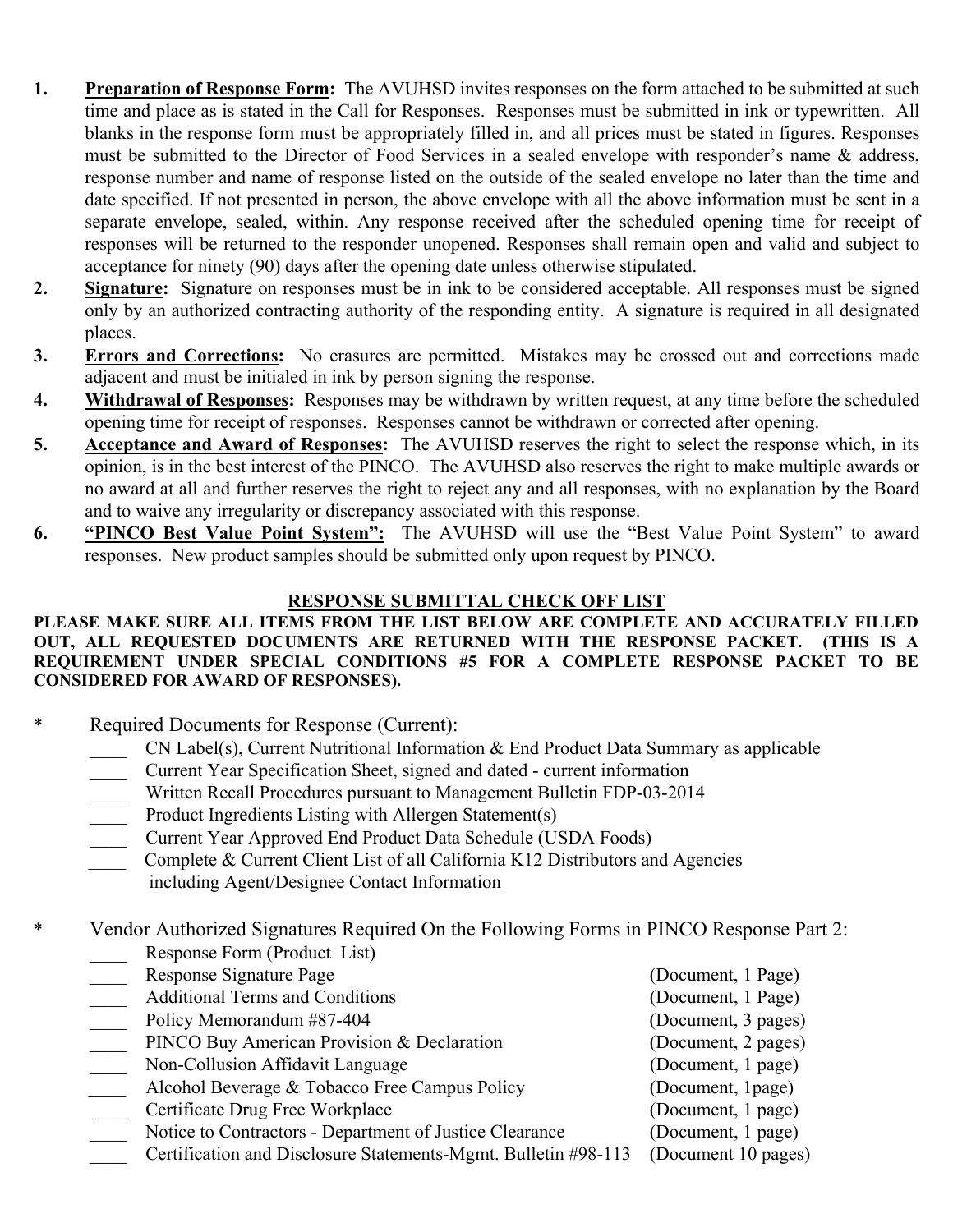# **SPECIAL CONDITIONS**

- 1. Agreement Period: This agreement shall be effective July 1, 2022 through June 30, 2023. This agreement, by mutual consent, may be extended for two years, in one year increments until June 30, 2025.
- 2. USDA and State Compliant Regulations and Recall Notification:
	- (a) Items submitted must comply with California Department of Education's SB80, which includes the following: -Do not contain artificial trans fat. A food item contains artificial trans fat if it contains vegetable shortening, margarine, or any kind of hydrogenated or partially hydrogenated vegetable oil, unless the manufacturer's documentation or the label required on the food, pursuant to applicable federal and state law, lists the trans fat content as less than 0.5 gram per serving, have not been deep fried, par fried or flash fried in an unpermitted oil or fat as part of the manufacturing process. Prohibited oils and fats include, but are not limited to, palm, coconut, palm kernel, lard, or those typically solid at room temperature and known to negatively impact cardiovascular health. Permitted oils include, but are not limited to, canola, safflower, sunflower, corn, olive, soybean, peanut, or a blend of these oils, or those typically liquid at room temperature and known for their positive cardiovascular benefit.
	- (b) All items submitted must comply with California Department of Education and USDA Nutrition Services requirements on food and beverage products in sponsorship of the National School Lunch Program. (c) Any new or revised USDA and CDE regulations will be included with each additional year extensions of awarded responses. All products must comply to be considered for the extension, at that time. Changes in USDA and CDE regulations may change acceptability of awarded product and additional testing/cutting may be required.
	- (c) USDA regulations and instructions will supersede and be followed for all recalls. All recall notification and expansion of a recall must be notified within twenty-four (24) hours to BOTH the PINCO Warehouse (661- 633-2062 or 661-633-2851) in Bakersfield, CA AND to the AVUHSD Food Service Director (661-575- 1052 or 661-575-1054) in Lancaster, CA.
- 3. Prices and Notations: Quote on each item separately. PRICES QUOTED MUST BE NET, INCLUDING ALL TRADE DISCOUNTS AND REBATES. Discounts and rebates will be considered in PINCO's Best Value Scoring. All prices and quotations should be shown in ink or typewritten. State Brand, Unit Price, and Extension for each item on response form. When quoting a commodity processed item, also include the finished and/or cooked yield percentage of the raw commodity or commodities utilized in the finished end product. Errors may be crossed out and corrections made adjacent thereto, but should be initialed in ink by the person signing the response. All purchase orders placed under this agreement shall be delivered and invoiced at the agreement price prevailing at the time the order is placed, regardless of the actual delivery date.

All items ordered under this agreement shall be delivered F.O.B. to PINCO's designated Warehousing, Bakersfield, California 93301. Additional pricing may be quoted FOB Los Angeles Market area for PINCO trucks to pick up, at the discretion of PINCO.

- 4. Invoices: Invoices shall be submitted via digital mail or USPS to 3019 16TH Street, Bakersfield, California 93301 and shall contain the following information: purchase order number, item number, item description, quantity, unit price, extended totals, and applicable discounts for items delivered. Failure to enter the above information on the invoice may cause a delay in payment. Payment shall be made on partial deliveries accepted by PINCO. Any discounts must be listed on the invoice, terms are net 30.
- 5. Vendor Specifications: All responses must be accompanied with correct vendor specifications as per attached Policy Memorandum #87-404.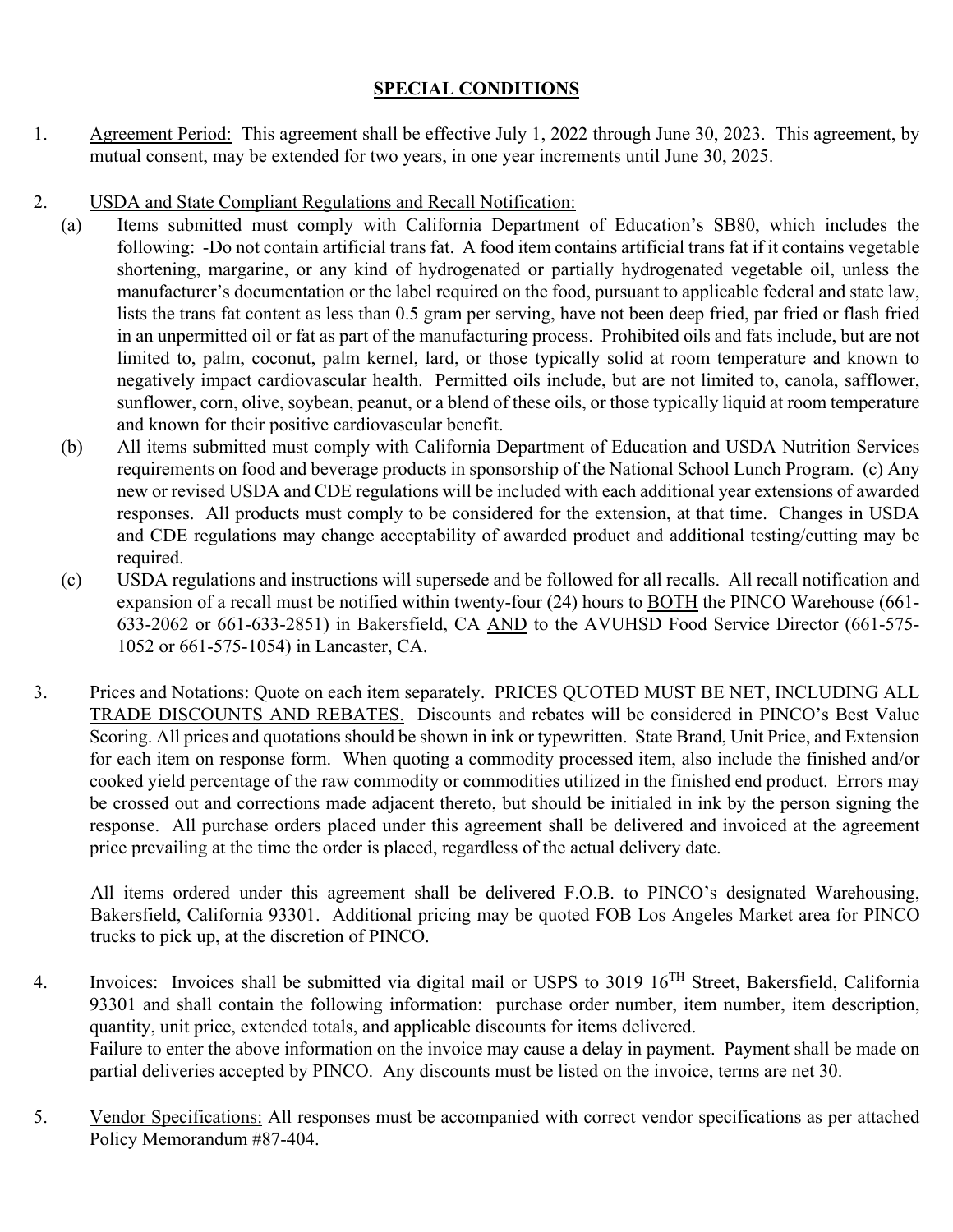#### COMMODITY PROCESSED PRODUCT MAY NOT BE CONSIDERED FOR AN AWARD IF THE FOLLOWING IS NOT INCLUDED WITH THE RESPONSE FORM AND RESPONSE PACKET:

- APPROVED CURRENT YEAR END PRODUCT DATA SCHEDULE
- APPROVED CN LABEL SHEET OR CURRENT YEAR SIGNED, DATED SPEC SHEET
- NUTRITIONAL INFORMATION SHEET
- PRODUCT INGREDIENTS SHEET WITH ALLERGEN STATEMENT
- WHOLE GRAIN DOCUMENT FORMULATION STATEMENT AS APPLICABLE

### PURCHASED PRODUCT MAY NOT BE CONSIDERED FOR AN AWARD IF THE FOLLOWING IS NOT INCLUDED WITH THE RESPONSE FORM AND RESPONSE PACKET:

- APPROVED CN LABEL SHEET OR CURRENT YEAR SIGNED, DATED SPEC SHEET
- NUTRITIONAL INFORMATION SHEET
- PRODUCT INGREDIENTS SHEET WITH ALLERGEN STATEMENT
- WHOLE GRAIN DOCUMENT FORMULATION STATEMENT AS APPLICABLE
- 6. Ability to Supply: Quote prices only if merchandise can be obtained and delivered on specified delivery dates. Item response shall be considered binding. AVUHSD/PINCO shall have the option to collect a default penalty of (a) ten percent (10%) of the response price value of the defaulted items ordered but not delivered as specified, or (b) the difference between the response price value and the cost of identical items obtained by quotation through another vendor. Strikes, Acts of God, and similar causes not under control of the Vendor will be considered exempt from this default provision. This is intended only as a last recourse and not as a deterrent to responders. Vendors should confirm their inventories and suppliers before responding.
- 7. Delivery: All costs for delivery F.O.B. specified locations. Give two sets of prices: (1) F.O.B. PINCO, Bakersfield, California 93301; (2) F.O.B. processor, to be picked up by PINCO's designee. Prices shall include drayage, freight, packing and insurance at the vendor's expense on all items delivered. PINCO shall have the power and authority to reject any and all materials furnished which, in its opinion, are not in strict compliance and conformity with the requirements of the specification or equal in every respect to the response or to the sample submitted by the vendor. All articles so rejected shall be promptly removed from the premises at the vendor's expense. No brand substitutions will be accepted unless written approval is obtained from AVUHSD/PINCO or its authorized representative. It is requested that all items delivered to PINCO be mounted on 40" X 48" hardwood pallets and with a height not to exceed 72". All frozen pallets must have edge boards on all four (4) corners. Pallet exchange is available.

## **FLOOR LOADED DELIVERIES WILL NOT BE ACCEPTED.**

## ALL OTHER DELIVERIES REQUIRE MINIMUM 24 HOURS NOTICE PRIOR TO DELIVERY. DELIVERIES WITH NO DOCK TIMES WILL BE REFUSED.

The receiving hours of PINCO for all incoming freight are MONDAY THROUGH FRIDAY, 8:00 A.M. TO 11:00 A.M. AND 1:00 P.M. TO 2:00 P.M. CLOSED ALL AVUHSD AND SCHEDULED SCHOOL HOLIDAYS.

## **Dock times can be arranged by contacting:**

INBOUND RECEIVING PINCO Warehouse (661) 633-2851 and FAX # (661) 633-2658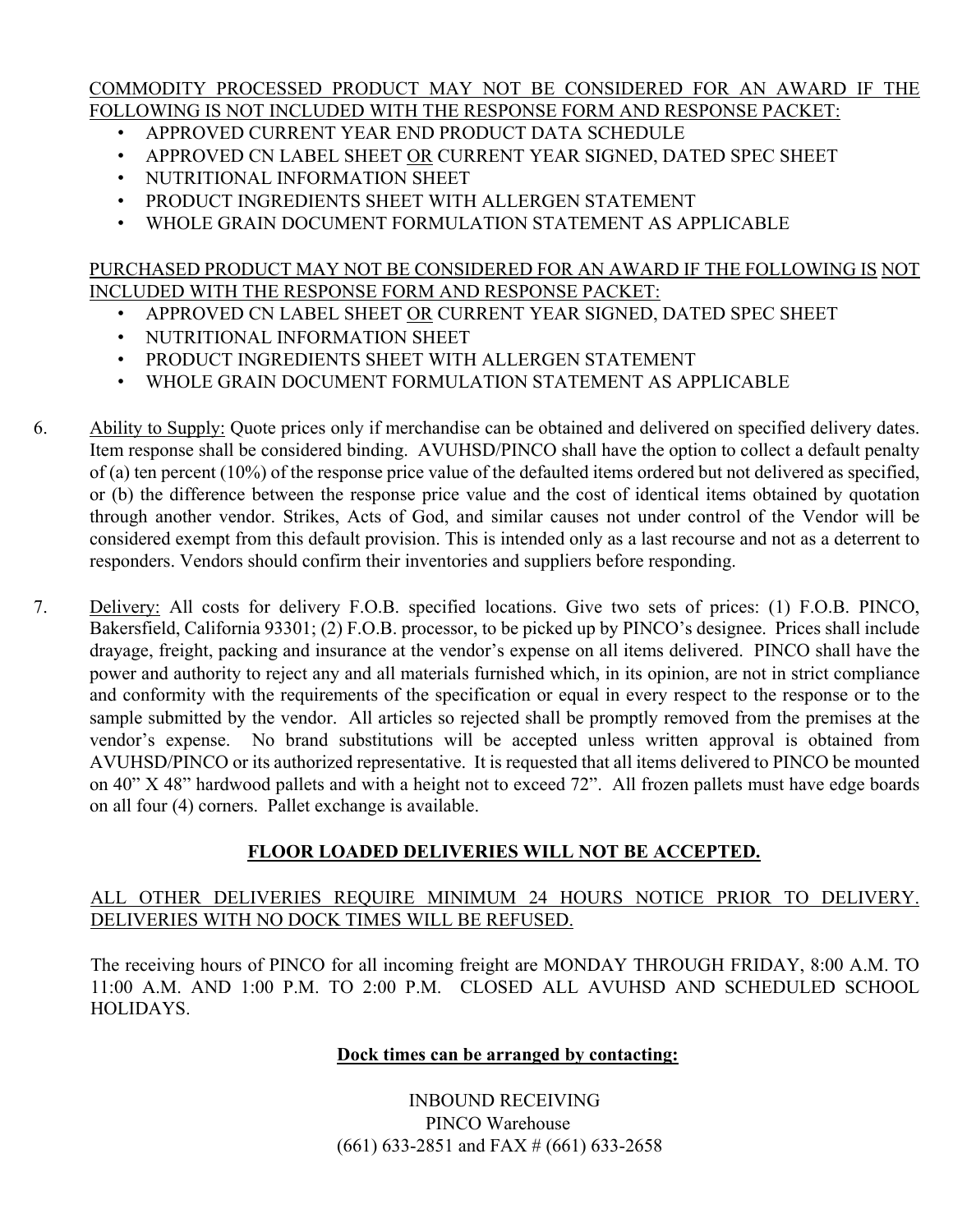- 8. Inspection and Acceptance: Inspection and acceptance of all items shall be at destination. Items found to be not in accordance with the response specifications shall be replaced by the Vendor at no cost to the participating school districts. Failure to replace items not meeting the response specifications shall be considered sufficient cause for default action under the DEFAULT provision of the Agreement.
- 9. Default: In case of default by vendor, vendor hereby agrees that AVUHSD may procure the articles or services from other sources. AVUHSD/PINCO may, by written notice of default to the Vendor, terminate the whole or any part of their order under this Agreement.
- 10. Remedies for default shall include, but not be limited to the above, and Vendor shall be liable for any differences in cost between agreed price and price paid to an alternate Vendor, including expenses incurred to make alternate purchases. Should AVUHSD/PINCO bring suit against the defaulter and prevail in such action, the defaulter shall pay all reasonable attorney fees and other expenses for such litigation.
- 11. Warranty: The Vendor agrees that all items furnished under this Agreement shall be covered by the most favorable commercial warranties the Vendor provides any customer for such items, and that the rights and remedies provided therein are in addition to any other provision of this Agreement.
- 12. Award of response: AVUHSD on behalf of PINCO reserves the right to award or reject responses on each item separately, as a group of similar items, or as a whole with no explanation by the Board; or waive any irregularity or discrepancy associated with this response.
- 13. Quantities per delivery site: Please give minimum quantities for one delivery drop. All minimums must be listed, if not listed, no minimum will be considered. Minimums may be expressed in the terms of number of cases of combined items, minimum weight per drop, or minimum dollar value per drop. If minimum quantities are not a condition of response pricing, please state. Minimums are included in the criteria for awarding of response in the Best Value Point System.
- 14. Quantities: Quantities are historical figures only. Inclusion on the Response Form does not necessarily constitute an offer to buy.
- 15. California Made Materials: In awarding responses AVUHSD/PINCO shall comply with the provisions of Section 4330 to 4334, Government Code of the State of California.
- 16. Buy American Provision: PINCO participates in meal programs that require the use of nonprofit school food service funds, to the maximum extent practicable, to buy domestic commodities or products for Program meals. A 'domestic commodity or product' is defined as one that is either produced in the U.S. or is processed in the U. S. substantially (51 percent or more by weight or volume) using agricultural commodities that are produced in the U. S. as provided in 7 CFR, sections 210.21(d) and 220.16(d). The respondent must:

Submit certification statements for all processed agricultural products. The respondent must provide written documentation to the PINCO at the time of delivery for each processed agricultural product certifying that the food product was processed 100 percent domestically and that the percentage of domestic content in the food component of the processed food product is over 51 percent, by weight or volume.

### OR

 Request PINCO approval prior to delivering a nondomestic agricultural commodity or product. If the respondent cannot comply with #1 above, the respondent must notify the PINCO in writing 10 days prior to delivering a nondomestic agricultural commodity or product. This written notification must include the following: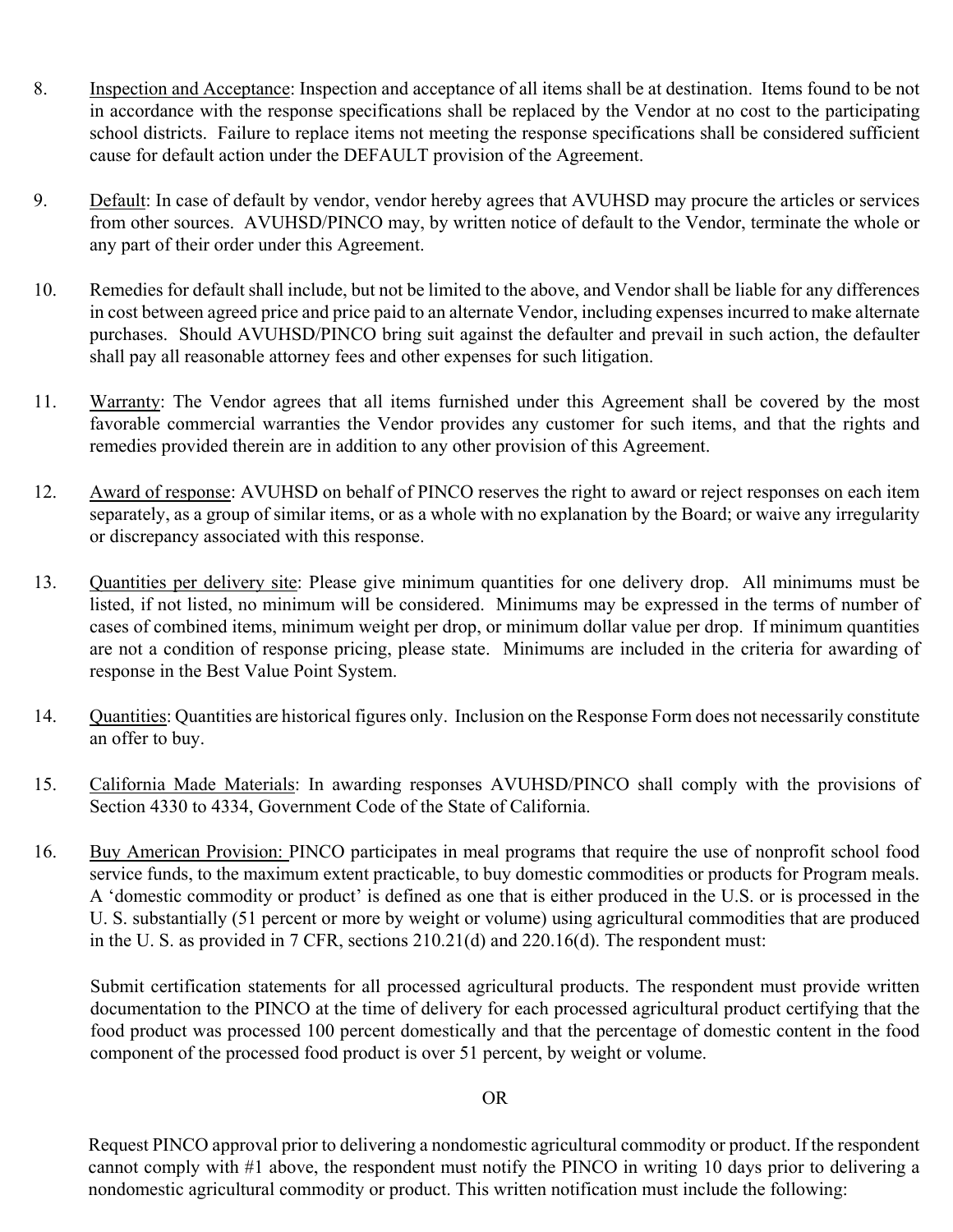- a) Whether the request to deliver a nondomestic food is because the product is not produced or manufactured domestically in sufficient and reasonably available quantities of a satisfactory quality, or competitive bids reveal the costs of a domestic product are significantly higher than the nondomestic product.
- b) The pricing of both domestic and nondomestic products and/or availability data to justify the use of one of the two allowable exceptions; PINCO's cost threshold for an allowable exception in use of non-domestic products is 25%.
- c) A list of alternative domestic substitutes for the PINCO to consider for delivery instead of the nondomestic agricultural product.
- 15. Assignment of Contract: The successful responder shall agree not to assign, transfer, convey, sublet, or otherwise dispose of the obligation to perform the contract or nay rights accruing there under or any power to execute the same without prior consent in writing from AVUHSD/PINCO. Notice is hereby given that AVUHSD/PINCO will not honor any assignment made by the Vendor unless consent in writing, as indicated above, has been given.
- 16. Hold Harmless Clause: The supplier shall hold harmless and indemnify AVUHSD/PINCO, its Member Districts and the Lead District, their officers and employees, from every claim, demand, suit and award which may be made by reason of:
- (a) Any injury to person or property sustained by the supplier or by any person, firm or corporation, employed directly or indirectly by him upon, or in connection with his performance under the contract, however caused;
- (b) Any injury to person or property sustained by any person, firm, or corporation caused by any act, neglect, default, or omission of the supplier or any person, firm, or corporation, directly or indirectly employed by him upon, or in connection with his performance under the contract; and
- (c) Any liability that may arise from the furnishing or use of any copyrighted or un-copyrighted composition, secret process, or patented or unpatented invention in the performance of the services called for under the contract.

The supplier, at his own expense and risk, shall defend any legal proceeding that may be brought against AVUHSD/PINCO, its Member Districts and the Lead District, their officers and employees, on any such claim or demand, and satisfy any judgment that may be rendered against any of them.

- 17. Termination Clause: Either party may cancel for cause with a 60-day notification if either party breaches a provision of this Contract (7 *CFR*, sections 210.16[d] and 250.12[f][9]). The non-breaching party shall give the other party notice of such cause. If the cause is not remedied within 10 days, the non-breaching party shall give a 60-day notice to the breaching party of their intent to terminate this Contract upon expiration of the 60day period. This Contract may be terminated, in whole or in part, for convenience by the SFA with the consent of the FSMC, in which case the two parties shall agree upon the termination conditions, including the effective date and, in the case of partial termination, the portion to be terminated (2 *CFR*, Section 200.339[a][3]). The Contract may also be terminated, in whole or in part, by the FSMC upon written notification to the SFA, setting forth the reasons for such termination, the effective date, and, in the case of partial termination, the portion to be terminated. However, in the case of a partial termination, if the SFA determines that the remaining portion of the Contract will not accomplish the purposes for which the Contract was made, the SFA may terminate the Contract in its entirety (2 *CFR*, Section 200.339[a][4]). The rights of termination referred to in this Contract are not intended to be exclusive and are in addition to any other rights or remedies available to either party at law or in equity.
- 18. Equal Opportunity Employment Act of 1975: The AVUHSD/PINCO policy is in firm support of the provisions of the Equal Opportunity Act of 1975. The AVUHSD, therefore, must be assured by the successful Vendor in this response that he is an equal opportunity employer according to the provisions of the Act.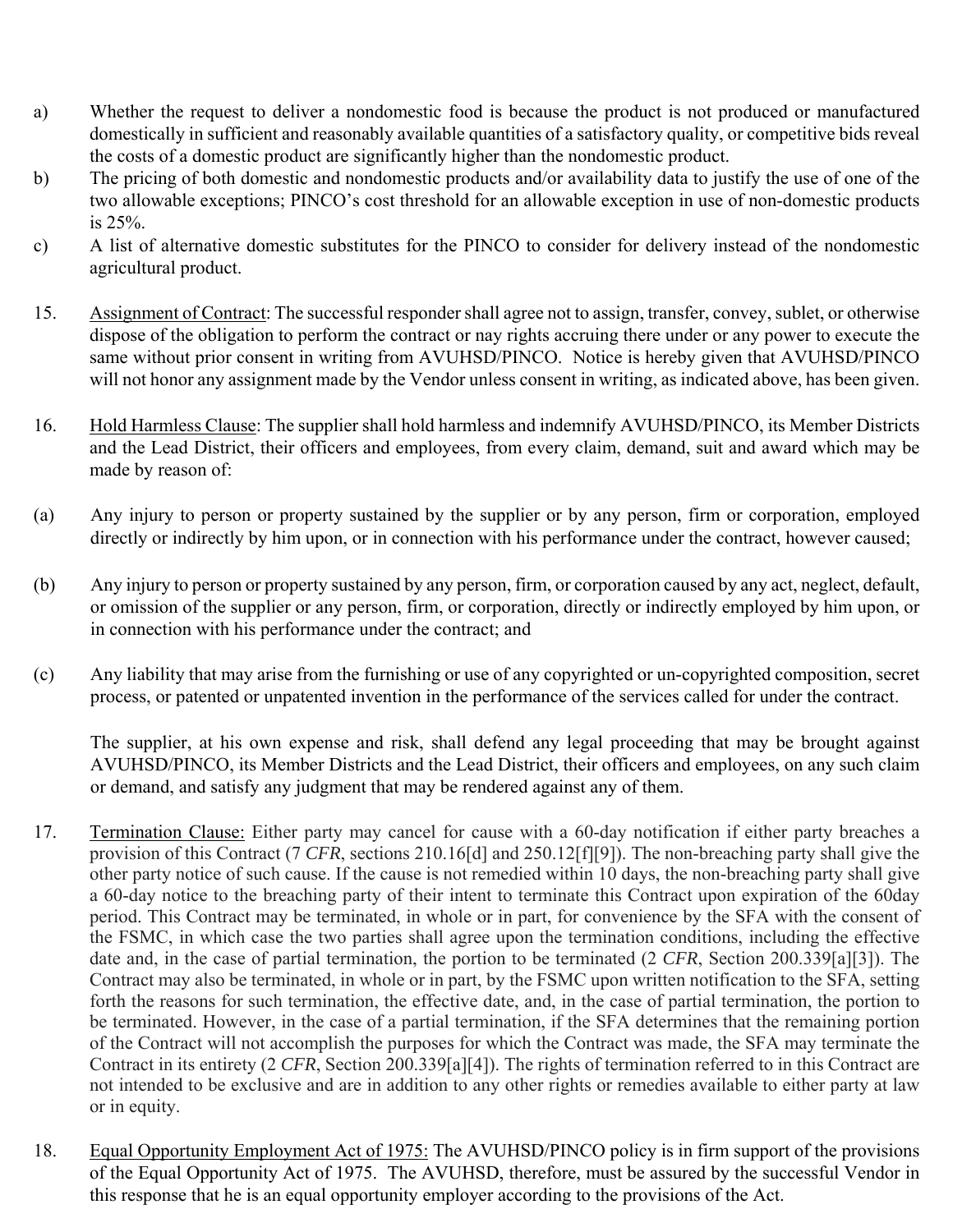19. Age and Conditions of Items: Stocks shall be fresh and sound and must have 75% or more shelf life left on all products to be accepted. All products shall be prepared in properly equipped plants under modern sanitary conditions in accordance with the best commercial practice, and free from decay, discoloration, or foreign matter. Containers to be sound, clean, sturdy, and sealed. Opened or damaged packages will not be accepted. Cases must have sturdy packaging that is adequate to palletize.

NON-SUBSTITUTABLE USDA COMMODITIES ISSUED TO AWARDED PROCESSORS FOR THE PRODUCTION OF FINISHED END PRODUCTS FOR THIS RESPONSE WILL NOT BE CO-MINGLED WITH LIKE USDA COMMODITIES FROM OTHER STATES OR UNLIKE LOTS FROM OTHER SCHOOL AGENCIES IN THE STATE OF CALIFORNIA.

ONLY NON-SUBSTITUTABLE USDA COMMODITIES OF LIKE LOT NUMBERS WILL BE ALLOWED TO BE CO-MINGLED. PROCESSOR GRADERS WILL BE REQUIRED TO ISSUE CERTIFICATION THAT LOT NUMBERS ISSUED TO AVUHSD/PINCO WERE USED IN THE CREATION OF FINISHED END PRODUCT FOR THIS RESPONSE. IN ABSENCE OF GRADER ASSURANCES, THE DEFAULT PROVISIONS OF THIS RESPONSE WILL PREVAIL.

## ALL FROZEN FOODS ARE TO BE DELIVERED HARD FROZEN AT ZERO DEGREES F. OR BELOW. PARTIALLY THAWED GOODS WILL BE REJECTED.

Packages are to have uniform identifying codes stamped on the top or ends. In addition, this same uniform code may be stamped on the side of shipping containers. Brand, item code, and count is to be clearly identified on master cases and boxes within master cases. Container marking specifications are as follows:

- All product numbers must be clearly legible. Numerical markings must be at least 3/4" high to denote proper product code for warehouse personnel. Product codes marked on carton strap tape is not acceptable.
- Labels on finished cases must clearly distinguish processed finished end products from purchased equivalent products. By using either:
	- (a) Separate and different product code numbers.
	- (b) Different colored labels denoting purchased vs. Commodity processed on a consistent basis.
	- (c) Different pack and box denoting purchased vs. commodity processed.
	- (d) Any combination of above.
- Labels on all products must contain the Company Name, Product Description, Product Code Number, and any ingredient items used in production of the product in legible print. THIS IS THE MINIMUM ACCEPTABLE. THIS DOES NOT INCLUDE LABEL INFORMATION THAT IS REQUIRED IN PRODUCING FINISHED END PRODUCTS FROM USDA COMMODITIES.
- Samples of labels which are to be used may be required from companies which have previously used labels which did not conform to PINCO's specifications and requirements.
- All products with labels not meeting approved specifications will be refused at receipt by the PINCO Distribution Center and the Default Provision will be enforced.